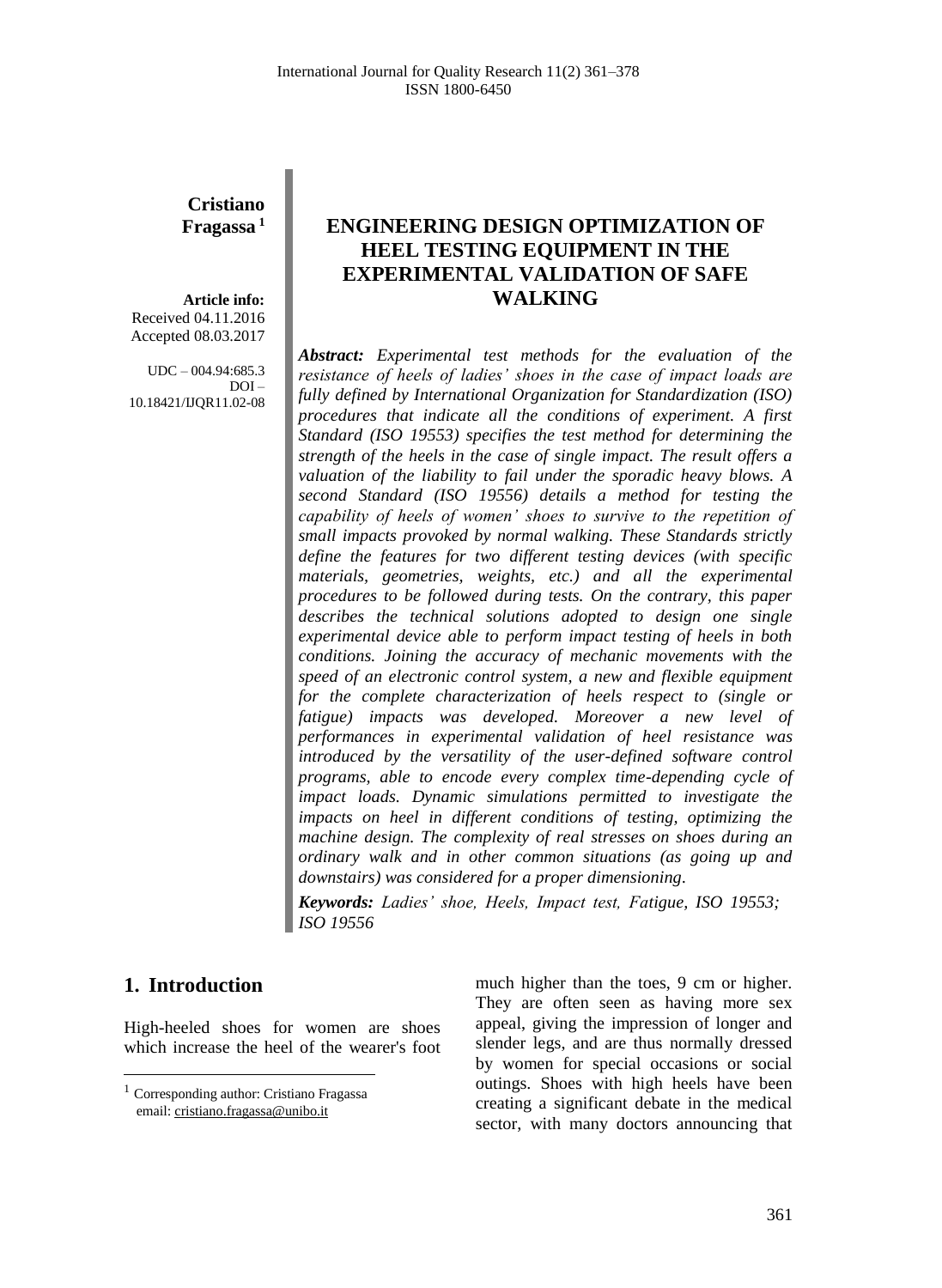

severe damages in feet have been caused almost entirely by this wear (Chang-Min et al., 2001). And higher heels are progressively riskier and more problematic in the gait; tripping is much more probable, and the risk of injury to the feet, toes or ankles is similarly increased (Mandato, 1999). Shoes with high heels incline the foot forward and down while bending the toes up; thus the food is forced into unnatural position, causing them physical problems (Yung-Hui and Wei-Hsien, 2005). But even without considering the negative effects connected to long-term utilization of highheeled shoes (Frey and Ne, 2002), progressively higher and thinner heels are progressively riskier for unexpected cracks of the heel and crash of the women (Fig 1).

Also shoes producers start to be worried about these accidents. In fact, they are always more often obliged to pay for damages due to the non perfect manufacture that lowers the usual safety of the other shoes. For instance, a top-class brand refunded 17.000 Euros for a sprained ankle by decision of an Italian Court on October 27th 2005. Moral damages related to wedding shoes broken heels cost a 1500 Euros fee to another shoe producer even without any physical damage to the bride.

A safe heel becomes a fundamental aspect of shoe design. In the last years, designers try to combine style and product reliability introducing in a mature market innovations in materials and processes.



**Figure 1**. Common failure for heels and an example of potential consequences

In general terms, shoes' designers and manufactures are mainly interesting to

- find methods for improving the heel and sole design from a mechanical point of view
- increase wear and fatigue resistance by new design solutions, materials and technical expedients
- improve the connections between different parts of the shoe
- evaluate reliability and safety by accuracy and standard procedures

In other terms, shoes' designers and manufactures are progressively moving their attention from style to technology, transforming the design of a high fashion shoe in a high-tech product.

Following the trend, this work aims to design a new heel testing machine, able to:

- evaluate the heel resistance to (single) impact
- evaluate the effect of wear and fatigue on heel in the case of multiple impacts
- provide an equipment fully in line with standards
- offer additional functionality and the largest industrial applicability.

In particular, the research was realized by the following steps:

- analysis of the standards for testing heels;
- benchmarking of commercial testing devices;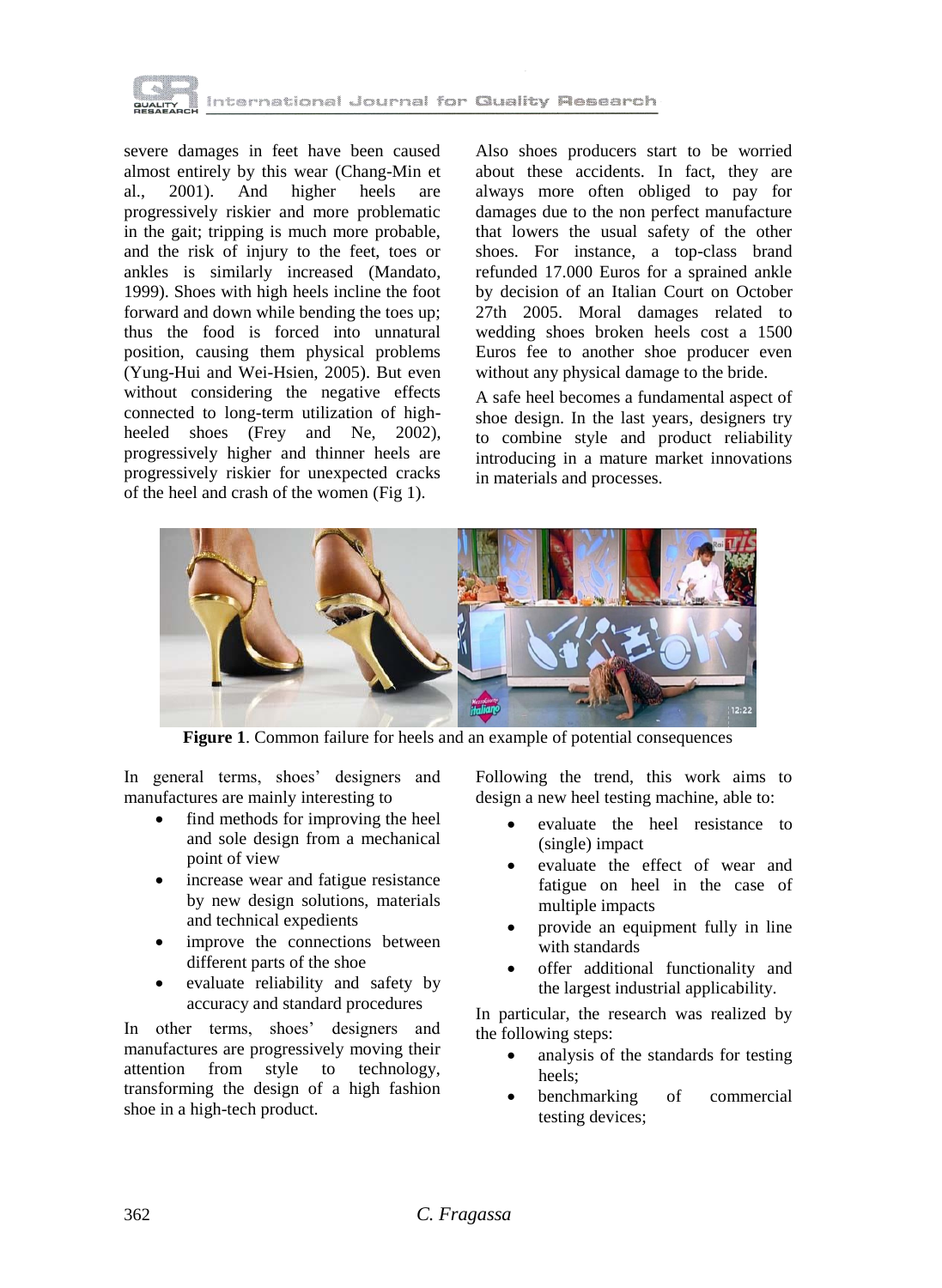

- patent analysis and anteriority search;
- analysis of the scientific literature on biomechanical aspect of walking;
- measurement of the forces and deformation during an ordinary walk
- simplified numerical simulation of walking
- model development on the interactions between testing device and heel
- design and optimization of testing equipment

## **2. State of art**

### **2.1 Analysis of standards**

Nowadays a large number of ASTM and ISO EU standards deals with women shoes and safe footwear.

One fundamental aspect for safe walking is the hell attachment and its resistance. This requirement is so crucial that the traditional ASTM F694 standard, lunched in 2002 and refreshed till 2008 developing a standard method for testing heel-attaching resistance in the case of women's shoes was superseded and redefined in the ASTM F2232. The past F694 developed a test method covering the determination of resistance in heel attachment in women's shoes applying a static force to the heel. In this wide standard, valid for heels higher than 38 mm, it was considered that shoe heels may be realized by a large gamma of materials, including rubber, plastic, leather, or even wood. Adding heels and shoe bodies may be connected using screws, staples, nails, glue, cement, or a combination of these. The recent evolution, the F2232, approaches the problem of safe walking in a more general way recognizing that the heel represents a fundamental element of the shoe and that the strength of their connection is a significant parameter in guaranteeing the safety in

walking, as well as the longevity and serviceability of the shoe.

In practice, this test method, as for the previous one, covers the determination of the force required to detach the heel from footwear through the application of longitudinal tensile force at a constant displacement rate. Longitudinal forces are considered the most appropriate to simulate the most common heel failure modes. The minimum heel height to perform valid test is reduced to 20mm (from 38mm) enlarging the range of applicability on women's medium and high heeled footwear. This test is designed to be rapidly performed on each new style shoe and when any changes are made in the design, material or method of shank or heel area of the shoe, or both, or in the attachment of the heel in an existing shoe.

The desire to transform the ASTM F2232 in a practical and quick standard for improving of safe walking is also demonstrated by its explicit connection to additional norms, generally used for managing experimental tests. For instance, direct connections were established with the ASTM E29 describing how to use significant digits in test data to complain with specifications or with the E105 and E122 dealing with probability, samples size of lots and precision.

Moving in Europe, a substantial correspondence exists between ASTM and British & European Standards (BS EU and EN ISO) that also concede great attention to the hazardous effects of a wrong shoe design or imperfect manufacturing. In particular, ISO prefers to keep an approach toward the shoe considered as a whole, even if each test method stays focused on a specific part. Thus, while the BS ISO 12785 examines the heel attachment and the EU ISO 177708 regards the upper sole adhesion, the EN ISO 19958 is concentrated on the top piece retention and so on.

Beyond the general interest in defining accurate test methods, during the past years additional effort has been dedicated to the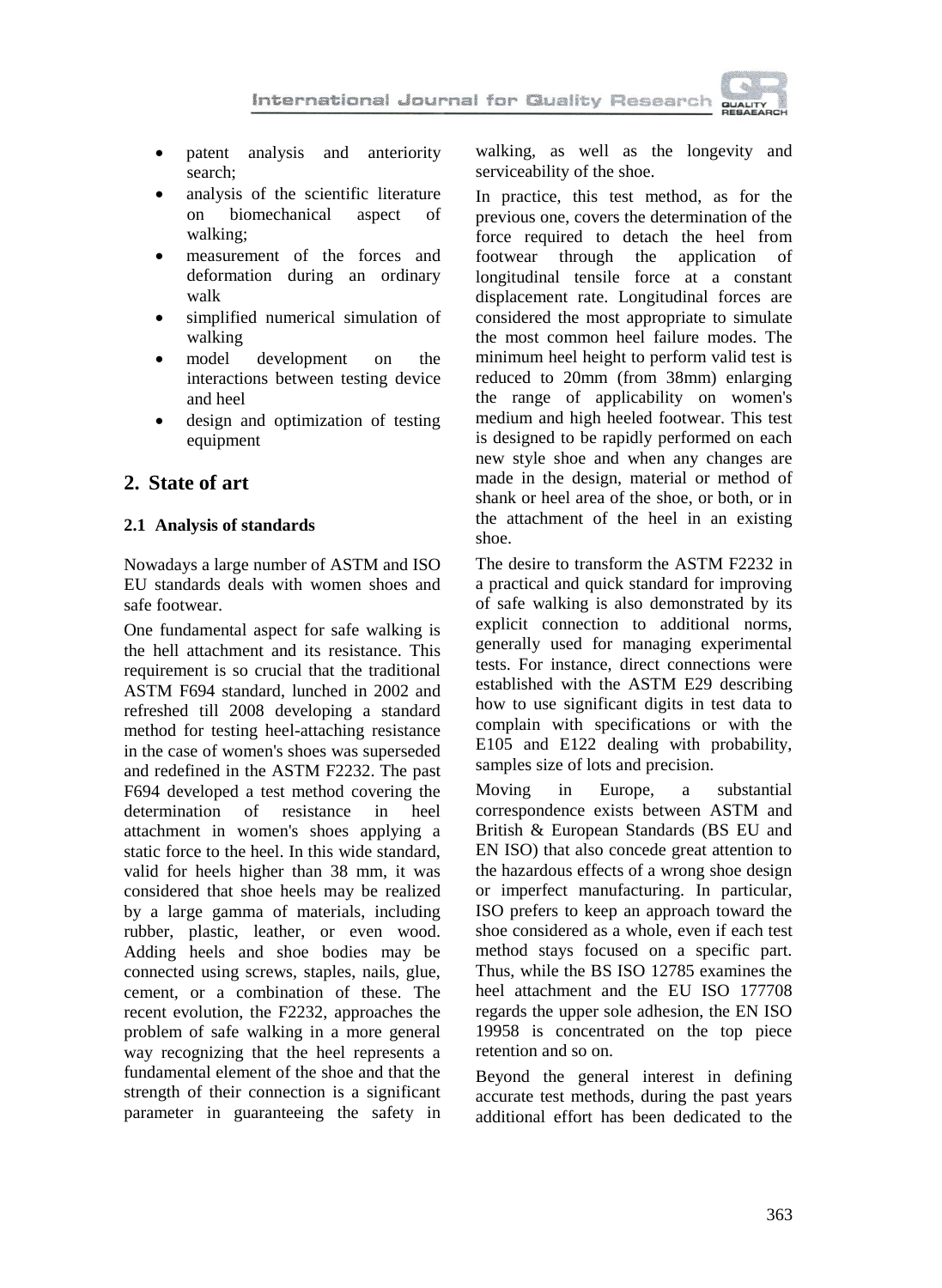

design, development and validation of testing machines, including special sections where procedure for their appropriate use have been established. In ASTM, for instance, it is explicitly recognized that equipment can be affected by criticalities in terms of calibration in the way that specific standards have been defined for assuring a constant repeatability of measures. It is the case, e.g., of the ASTM D2047 test method that establishes a compliance criterion relating static coefficient of friction measurements of flooring surfaces with human locomotion safety. The compliance criterion is based on extensive experiential data from residential, commercial, industrial and institutional walkway surfaces. At the same time, the ASTM D6205 details how to calibrate the equipment used for these tests (the James Machine). In fact, it was demonstrated that, over significant time and repetition in use, this equipment (as many others) tends to misalignments in their cinematics, giving evidence of anomalous readings. The frequent validation of results generated by this procedure by comparison with the previous ones, can provide a convenient indication of the exact moment when the equipment cannot be longer considered inside its interval of calibration and, then, its further use is not suggested since precise and reliable measures can no longer be waited.

### **2.2 Selection of standards**

This paper deals with two specific EU ISO standards describing the test methods used for the evaluation of resistance of heels in the case of lateral single impacts and fatigue impact loads. It intends to propose a new equipment able to perform both tests in a simply and functional way. In particular, the design of the new test machine was specifically realized according to ISO 19953 and ISO 19956 procedures that strictly define the main characteristics (geometries, materials, etc.) for the equipment.

ISO 19953 describes the lateral impact tester as an apparatus that includes:

- Pendulum, consisting in a circular steel bob of diameter  $(108 \pm 1)$ mm and thickness  $(49 \pm 2)$  mm, fixed by a circular steel shaft of diameter (25  $\pm$  0,5) mm to a hub, on the bearing axle of diameter  $(75 \pm 1)$  mm. The distance from the centre of the bob to the centre of the hub is  $(432 \pm 2)$ mm. The moment of the pendulum when it is held horizontally is  $(17,3)$  $\pm$  0,2) N $\cdot$ m.
- Striker head, consisting of a strip of metal (6,0  $\pm$  0,5) mm thick, (25,0  $\pm$ 0,5) mm wide and  $(35 \pm 2)$  mm long with the striking edge rounded to a radius of  $(3,0 \pm 0,5)$  mm. The head is fixed rigidly to the pendulum bob so that the striker tip and centre of the bob lie on the same circle of swing of the pendulum and are  $(89 \pm 2)$  mm apart. Energy scale for the pendulum, calibrated in increment of 0,68 J, from 0 J to 18,3 J. A marker attached to the pendulum moves over this scale and enables the pendulum to be set up to the desired potential energy.
- Base clamp, for holding the metal mounting tray and for adjusting it vertically and horizontally to achieve correct alignment of the heel tip. the apparatus is not firmly mounted there is partial loss of energy on impact, thereby producing false results.

ISO 19956 describes the heel fatigue-testing apparatus as a motor-driven pendulum which can deliver blows to a test specimen assembly, each blow having an energy of 0,68 J, at the rate of one blow per second, including:

 Pendulum, consisting of a circular steel bob of diameter  $57 \text{ mm} + 1$ mm and thickness 20 mm  $\pm$  1 mm. which is fixed by a circular shaft of diameter 12.5 mm  $\pm$  1.0 mm to a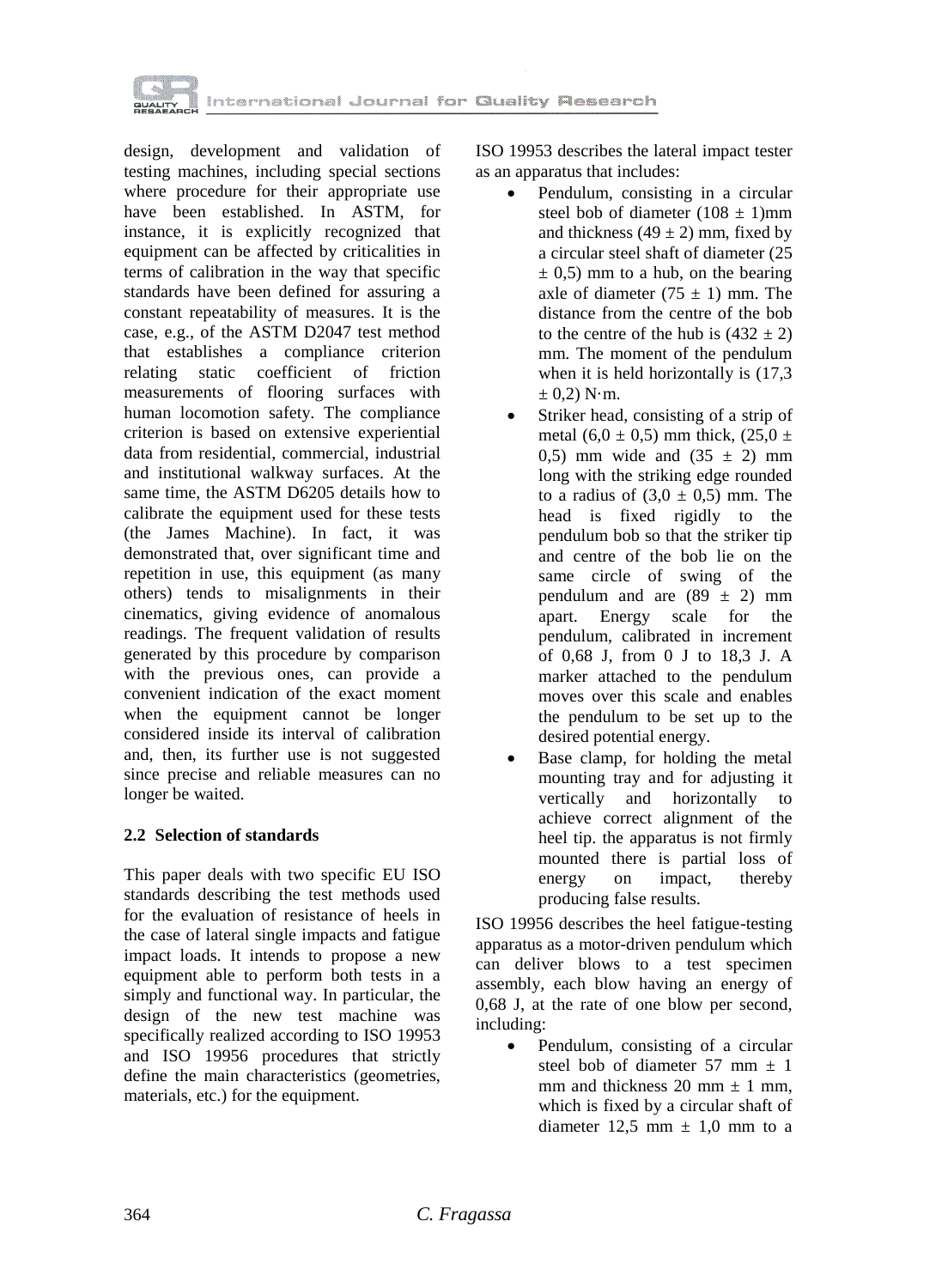hub on the bearing axle. The distance from the centre of the bob to the centre of the hub is  $152$  mm  $\pm$ 2 mm. The moment of the pendulum when is held horizontally is  $0.68 \text{ N} \cdot \text{m} \pm 0.02 \text{ N} \cdot \text{m}$ .

- Striker head, consisting of a strip of metal 6,0 mm  $\pm$  0,5 mm thick, 20  $mm \pm 1$  mm wide and 35 mm  $\pm 2$ mm long with the striking edge rounded to a radius of 3,0 mm  $\pm$  0,5 mm. The head is fixed rigidly to the pendulum bob so that the striker tip and centre of the bob lie on the same circle of swing of the pendulum and are  $63,5$  mm  $\pm$  2 mm apart.
- Rebound damper, for the pendulum.
- Base clamp, for holding the metal mounting tray and for adjusting it vertically and horizontally to achieve correct alignment of the heel tip.
- Counter, for recording the number of blows.
- Overshoot cut-out device, which operates when the pendulum overshoots a broken heel stem at complete failure.

Both the devices (shown in Figure 2 and 3) have to be clamped on to a solid built-in bench or on to a rigid free-standing frame anchored to the floor.



**Figure 2.** Lateral impact tester (ISO 19953)



**Figure 3.** Fatigue-testing apparatus (ISO 19956)

If these apparatuses are not firmly mounted and fixed, there is a partial loss of energy on impact, thereby producing false results.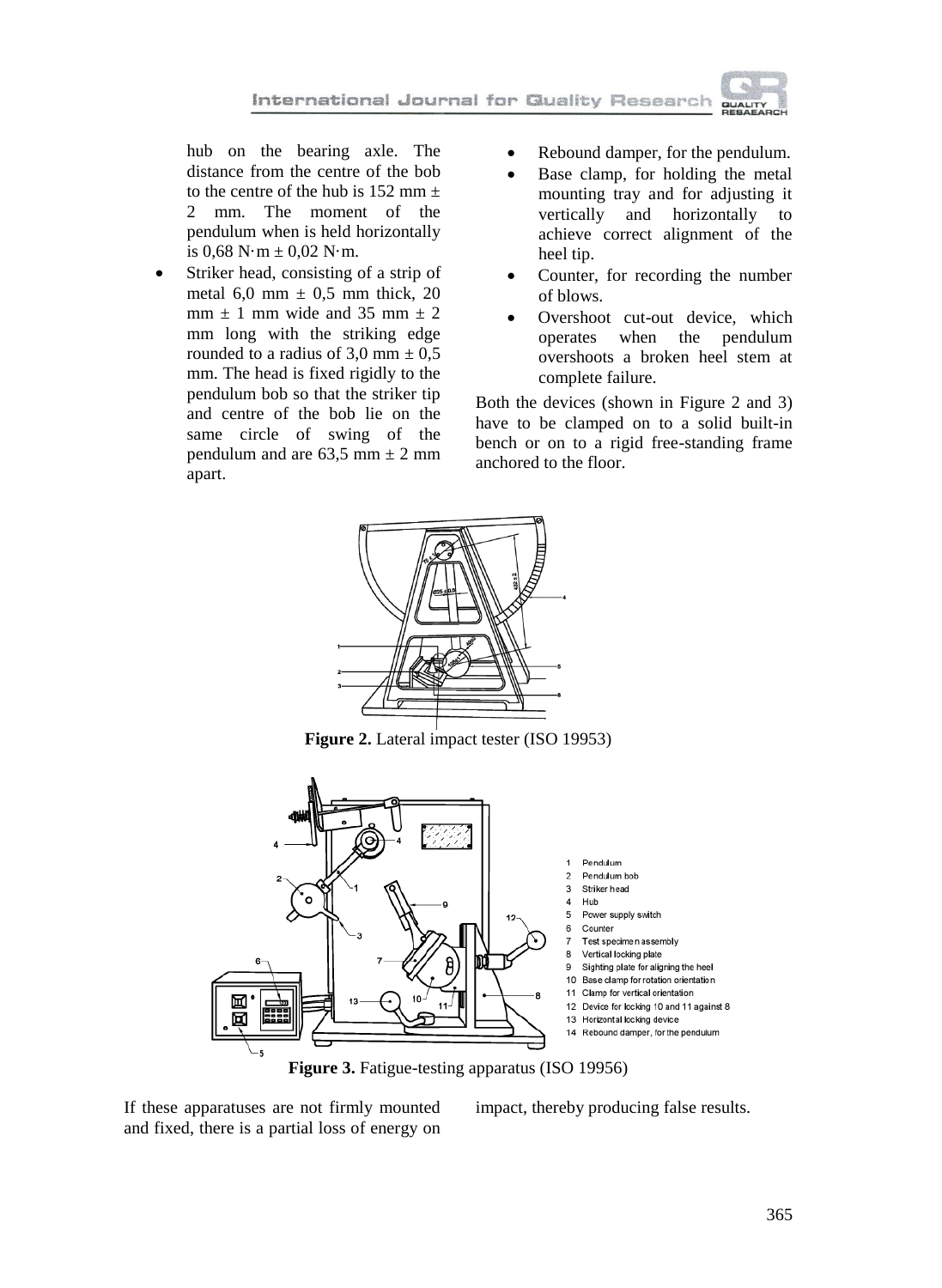

### **2.3 Analysis of anteriority**

The importance of developing an efficient machine for heel testing can be recognized noting how many similar investigations exist and the technical efforts dedicated to this topic. In (Monckton et al., 2002), for instance, the design and full deployment of an automated testing system for footwear was presented. Inside this study the shareable scope of providing a cheap and consistent method for evaluating the performance of shoes was obtained by an automated testing system for footwear, but in the limited case of athletic shoes. Particularly noteworthy is the part related to the emulation of the interaction between foot and ground during different movements (as walking, running, stopping, side shuffling and jumping). Furthermore, the machine was designed to consider a large gamma of different parameters as weight, shoe size, gender, and running style. From these concepts, some inspirations for the present research emerged.

In (Norton, 2006) an innovative shoe testing apparatus was not only designed, but also patented and its operation method fully detailed. This procedure of test intends to replicate the stresses on shoe in the phases of walking or running and during, in particular, the midstance subphase when the total weight of the woman's body is being shifted across the planar surface of her foot. Foot pain is often related to shoe with less flexibility causing incorrect strides or faulty pronation in the midstance subphase of walking. Furthermore, this apparatus can be utilized to evaluate various brands of shoes, but also to determine when an old shoe needs to be replaced.

In (Oman et al., 2004) the use of particular midsoles and a procedure for designing midsoles were proposed. The midsole was considered as a plurality of cells able to extend generally upward from a generally flat support structure. Then, it is offered the capability to temper, in a selective way, the reaction forces of ground resulted by

activities associated with the application for which the shoe midsole is designed. The midsole includes a multiplicity of areas. The properties of shock attenuation of each area can be related to the specific cells' geometry in that area and particular material composition of the midsole. From a correct distribution of pressure on the whole shoes, not only a comfortable utilization but also a safer walking can be obtained, considering the reduction of peak of load on heels and other critical shoe parts. This investigation provided useful information on dynamic walking principles toward their simplification.

In (Singleton et al., 2006) the whole shoe, instead of its singles parts, is at the center of the attention: a high-heeled fashion shoe is patented, characterized by special features in terms of comfort and performance. This special footwear uses a heel equipped by a resilient compressible element. The system allows the heel to be lowered at heel strike to approximate a normal walking pattern in low-heeled shoes. The footwear also includes a midfoot structure as support that, acting as a sprung footbed, or a sling and reinforcement girder, permits to reallocate loads from the forefoot to the midfoot.

Regarding the most relevant issues to be considered in the design shoes, an interesting synthesis is proposed by (Reinschmidt and Nigg, 2000). Even if primarily focused on sportive shoes, its conclusions can be easily extended to heeled shoes and court shoes when identifies, between the most important functional factors, three design parameters: injury prevention, comfort and performance. In particular, aspects as stability respect to the lateral movements, flexibility in torsion, control during traction and, finally, cushioning can assume an important role inside a new design strategy, to reduce the risk of injury in the case of court shoes.

Despite of a huge number of investigation, research in the area of shoe safety and perfect design is still sparse without a definitive response. Experimental tests, even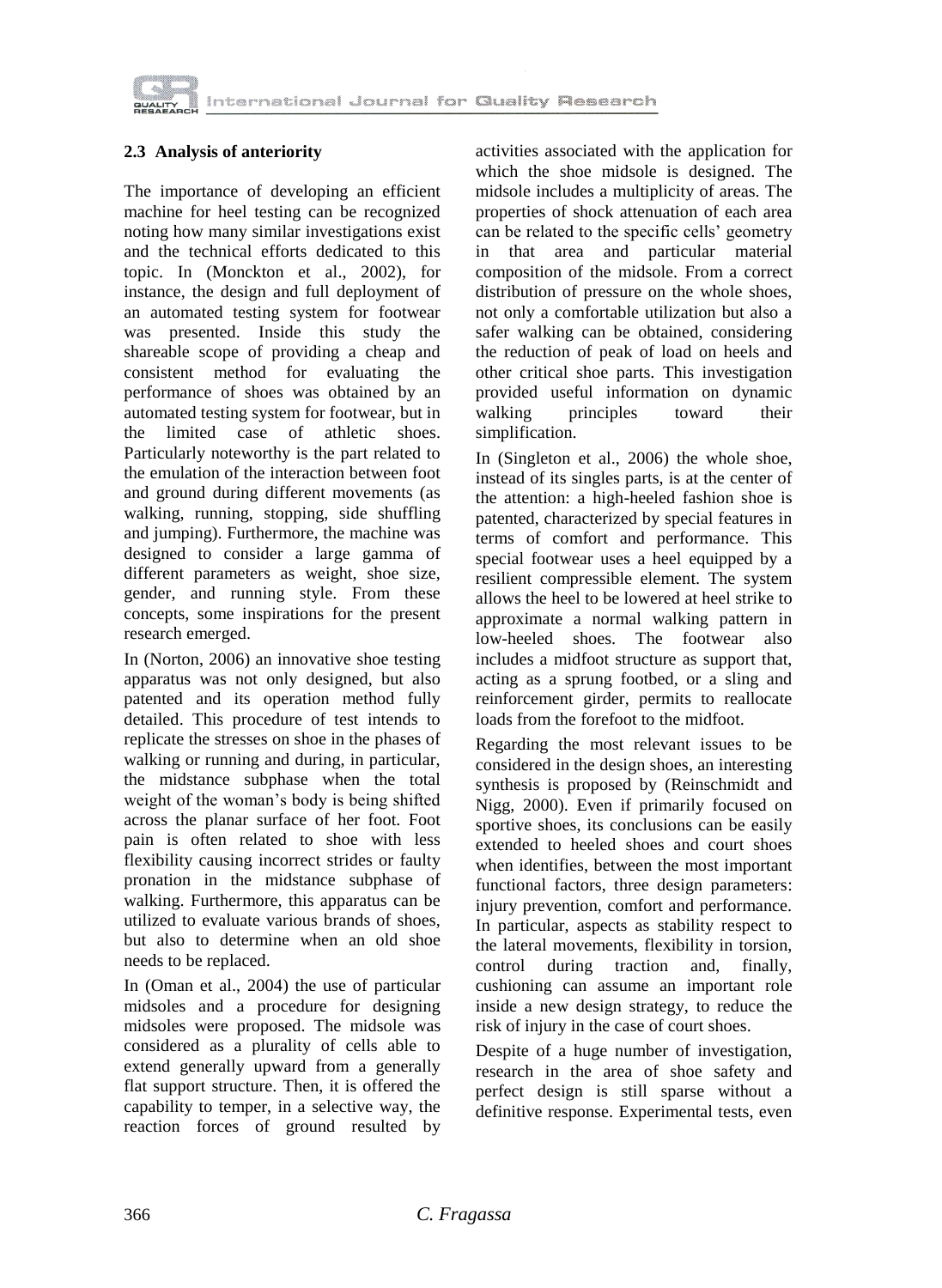

when limited to the application of standard procedures like in the present case, can reinforce the general knowledge toward safer shoes.

# **3. Engineering design of the new equipment**

## **3.1 The general design**

The project aimed to design a single testing apparatus suitable, at the same time, for two different experimental procedures: impact and fatigue. This functional concept represented the starting point in the design process. Nevertheless, considering the remarkable differences between specifications ruled inside the two ISO standards, this functional integration was possible only developing stratagems for modifying impact geometry and energy.

In particular, the equipment is powered by a mechanic system able to lift up the pendulum in accordance to each specific procedure. By a PLC, in fact, it is possible to control the position and fall of the pendulum, in terms of height as fundamental parameter for the validation of lateral impact tests. At the same time, since the net difference in impact energies at stake, two pendula were designed: a heavy one for single impact tests and a lighter for fatigue. Weights were strictly defined referring to the standards.

Adding, in the case of fatigue test, the PLC also permits to adjust the impact frequency to be in line with the ISO 19956 requirements, but for performing fast and accurate tests, too. Proper sensors and instruments are installed and used for counting and measuring.

Thus, the complex goal to create a practical way to modify the geometry of the apparatus, giving the correct equipment configuration respect to two different testing procedures, was obtained.

In particular, the technical solution passed by:

- flexible mechanical movements, valid either for the case of an accurate and single hit or quick and repeated movements;
- two pendula with different mass and shape and, consequently, impact energy;
- a uncoupling system that permits to change the pendulum by an easy and fast operation;
- a regulation platform for heel positioning that permits every arrangement necessary for the tests.

In Figure 4 and 5 the main features of the testing device are presented.



**Figure 4.** Testing device general view



**Figure 5**: Frontal view with pendula and alignment system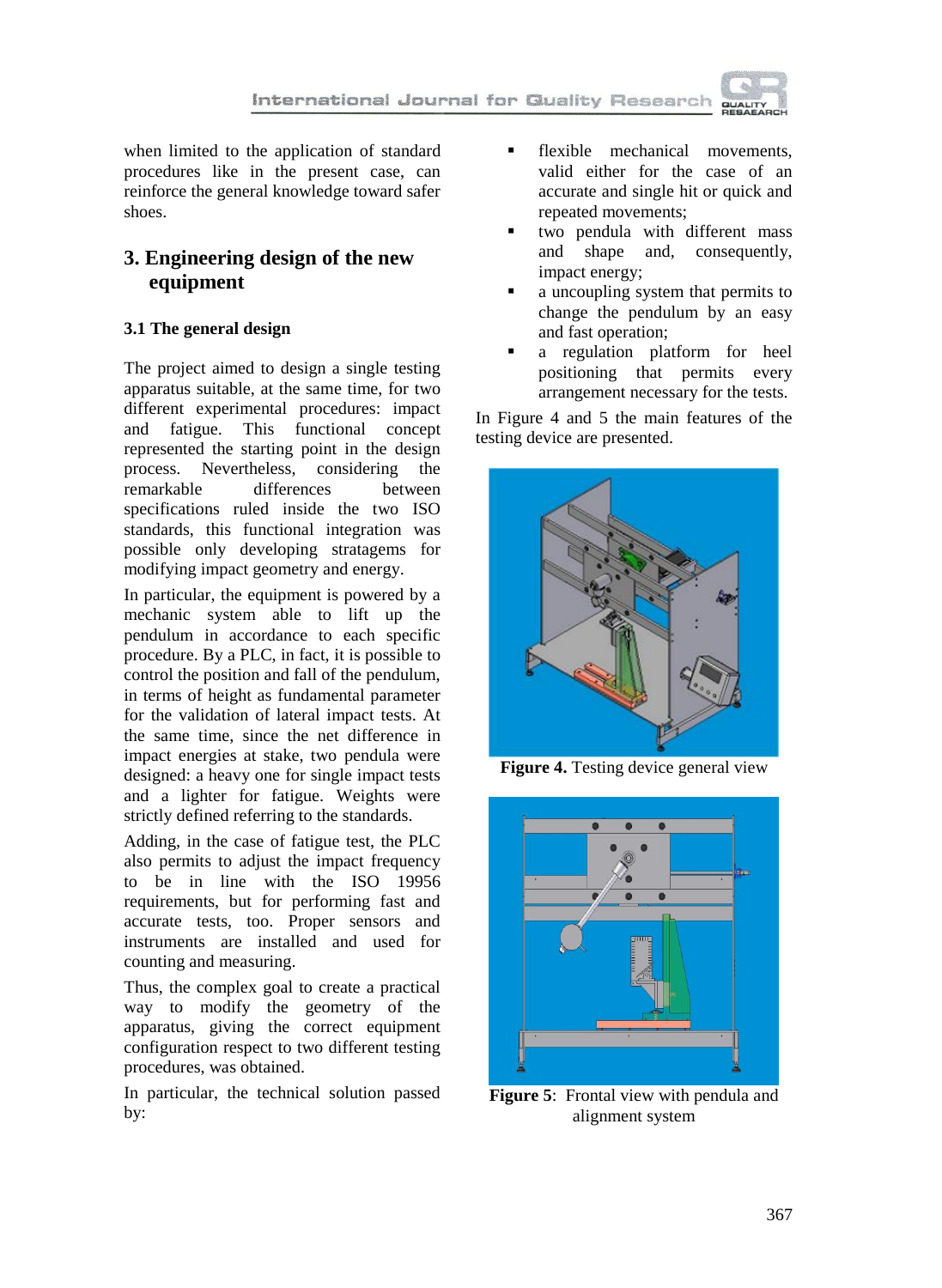

## **3.2 The pendula**

The flexibility in mass of pendula is given, as anticipated, by differences in the geometrical dimensions (section and length) of the two handles (made by Aluminium Ergal 55 with density of 2.71  $g/cm<sup>3</sup>$ ). The connection between the handle and the shaft (made of C40 Steel with the density of 7.85 g/cm3) is guaranteed by a new solution of fastener, realized by a metal ring, that permits manually locking and unlocking operations without using jigs. A security half-ring avoids unscrewing of connection related to continuous impact during the fatigue tests. The pendulum is strictly fixed to the handle by tab (UNI 6604-B 3x3x20 and UNI 6604-B 3x3x20), hexagonal nut (ISO 8673-M18-8 and ISO 8673-M8-8) and rosettes (UNI 6593 20x34 and UNI 6593 11x21). Materials for pendula and handles are defined taking in count of the inertial moments in the horizontal position (for standards: 17.3+\-0.2 Nm for lateral impact, 0.68+\-0.02 Nm for fatigue impact), with an angle of 90° respect to the relaxed position.

### **3.3 The platform**

The flexibility of the apparatus and, subsequently, the capability to realize the two different experimental procedures, is also assured by the particular solutions used for the supporting platform on which the heel is fixed. This moving platform is realized to give to the heel all the degree of freedom for the correct positioning during the two different experimental configurations. At the same time, the rigid structure permits to absorb the impact loads during the tests. The platform has two orthogonal guides for horizontal (X) and vertical (Z) movements; a pivot by which platform is fixed, permits movement along and around the other axis (Y). The correct position for the heel (its geometry changes for different models of shoes) and for the impact point is determined using the proper pendulum and, for reference, two mobile

tabs, installed at different height since the different length of the each rod.

#### **3.4 The moving system**

The flexibility in the mechanical movement of the pendulum is a fundamental step to join different functions in the same equipment. The system is realized by one brushless engine and a shaft on which the pendulum is rigidly connected (Figure 6). The solution of brushless engine permits an accurate control of the rotation angle (and energy) of the pendulum during the lateral impact tests, directly defining the rotation of engine by PLC. During the fatigue tests, the brushless engine permits to control the angular speed. But, at the same time, the PLC can freely modulate angular speeds and rotation angles even creating new sequences of impact conditions and realizing different profile of test. The possibility to create complex load profiles enlarges the research field to more sophisticated experimental tests, even to the direct reconstruction of the heel stress conditions during real applications.



**Figure 6.** Power transmission system

I

Motion is transmitted by a specifically designed clutch solution (Figure 7) realized by a cam pulley (made of steel 16CRNI4 UNI 7846), connected to the engine and to another pulley (made of steel St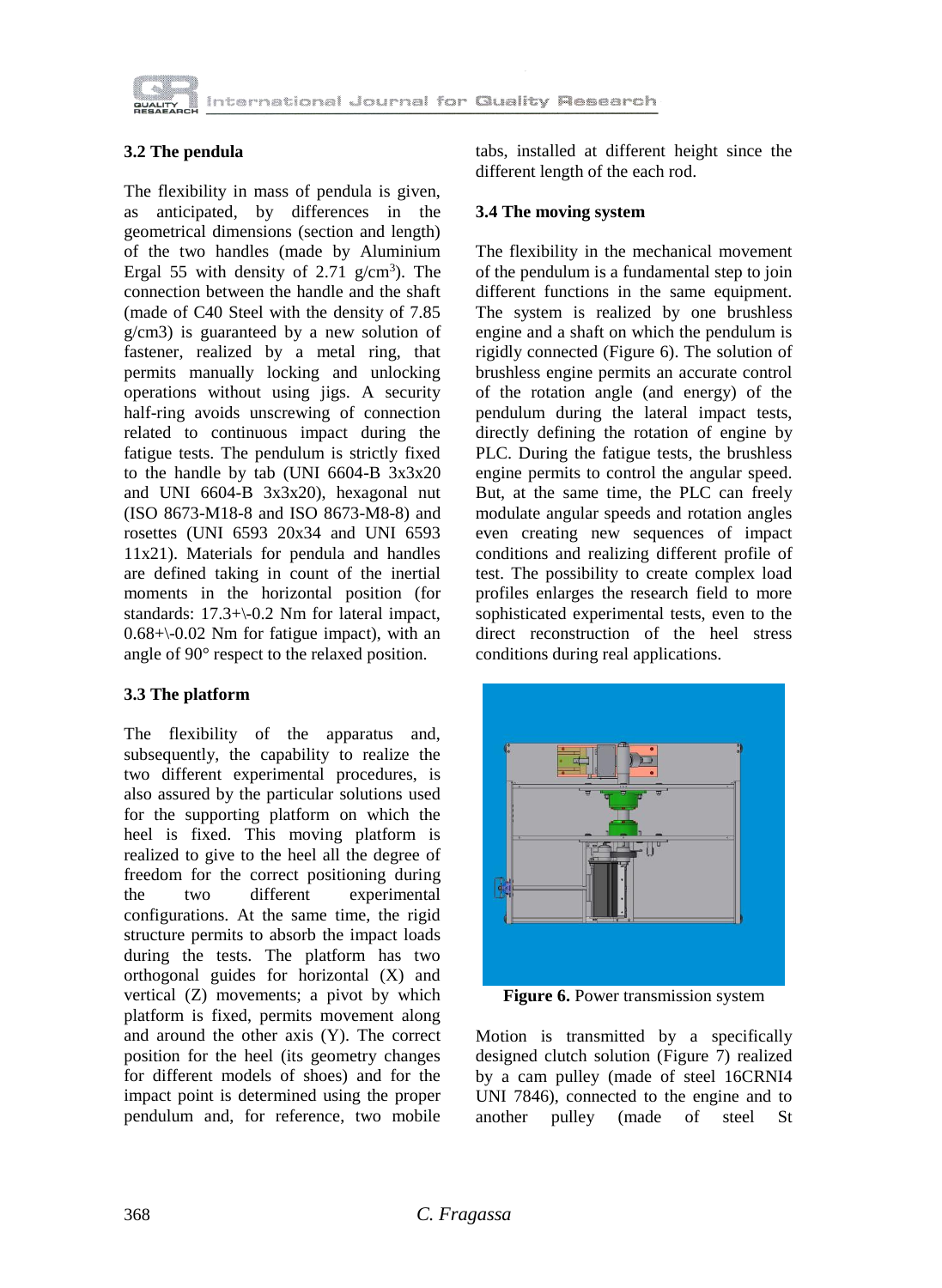International Journal for Quality Research

33NICRMO3 UNI 7845 with a Nichel-T surface treatment) connected to the shaft with a lateral surface covered by *vulkolan* (with  $90±4$  shore). The first pulley has a particular profile able to interfere with *vulkolan* on the cam pulley only for fixed sector of 90° and, consequently, to lift the pendulum to the maximum rotation angle of 90° against a block system. During fatigue test, engine turns in the same direction and pendulum lift up to 90° every 360° of shaft rotation. By means of the PLC, the angular speed can be changed and the proper frequency of impact heel-pendulum arranged. To avoid a complete 360° rotation of pendulum, related to the inertial forces, a shock absorber system blocks the pendulum at 90°, unlock the lever leaving the pendulum able to fall down in a free-fall condition according to the standards. For single impact lateral test, the lift-up angle for pendulum is defined by PLC according to the ISO standards. Then, a specifically designed knockoff system unlocks the shaft for the engines so that the pendulum is free to fall down. Manually moving a specific lever, the knockoff system unlocks a pivot, pre-tensioned by a spring that quickly push the first pulley (on the engine) away from the second pulley (on the shaft). In Figure 8 the pendulum releasing system is shown while Figure 9 details the pivoting motor and anti-rebound systems.



**Figure 7.** Clutch solution



**Figure 8.** Pendulum releasing system



**Figure 9.** Pivoting motor and anti-rebound system

The engine box is mounted on the framework by another pivot. In this movement, the engine rotates around its pivot with an equivalent linear displacement of 2.5 mm, enough to stop the connection between engine and shaft.

#### **3.5 The rigid framework**

The framework is realized by 2 lateral sheets, 540x1000mm of dimensions and 8mm of thickness, connected by 9 girders of 15x60mm and 1000mm of length, realizing a rigid structures able to guarantee high stability during tests. Two supports for commercial bearings (code SKF7225) are fixed on two metal sheets with 8mm-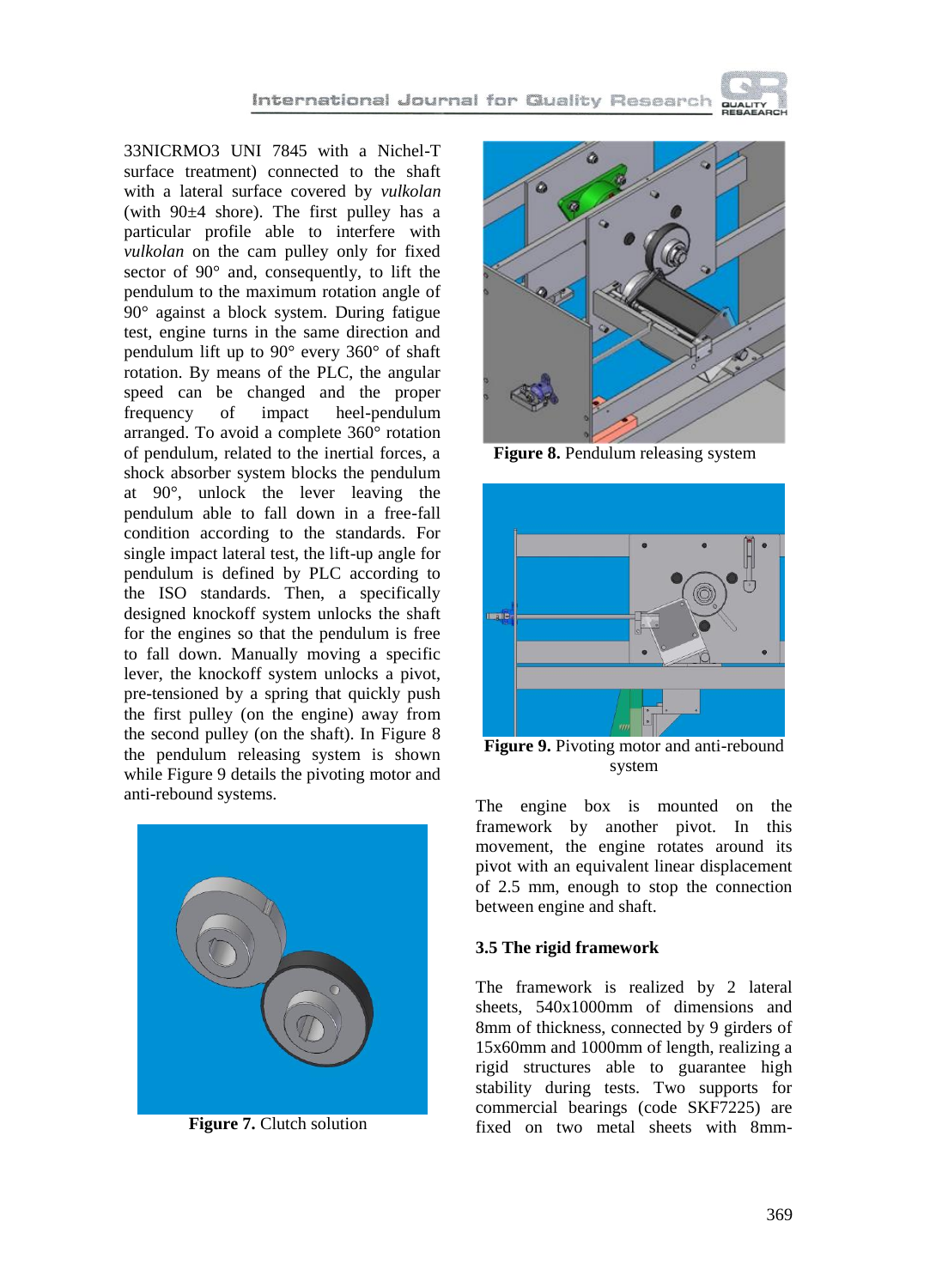

thinkness, connected by bolts on the rigid girders. Framework is completed by 2 further girders, with little plastic legs, adjustable on vertical axis, to obtain the best regulation during the experiments.

### **3.6 The instruments**

The device is equipped by several instruments for control and measurement.

The PLC and software control the brushless engine modulating angular speeds and rotation angles. A special load cell replaces the pivot on which is mounted the supporting platform for the heel positioning. This load cell gives an electrical signal proportional to the applied load. The output signal is visible on PLC display. Adding acoustic measures, it would be maybe possible to also evaluate the material damage as proposed in (Mahdian et al., 2017) for composites. The platform has a specific ruler that permits to evaluate geometric dimensions relatively to the heel or between heels and strain gages.

#### **3.7 The double configuration**

In brief, thanks to the elasticity of this acquisition system, coupled with the flexibility offered by the double mechanical configuration, the same equipment can provide experimental tests both for single impact tests (Fig. 10, left) or fatigue tests (Fig. 10, right), simply acting on pendulum's dimension, fixture and alignment system. This result is a step forward respect to the traditional heel testing machines. By this equipment it is possible to perform an experimental validation on heel's resistance in accordance with both standards, the ISO 19953 and 19956 with evident advantages.



Figure 10. Equipment with double configuration, used for single impact (up) or fatigue tests (down) by acting on pendulum's dimension, fixture and alignment system

## **4. From design to calibration**

The general flexibility in tests, offered by the possibility of quick changes in loads configuration and intensity, speeds, frequency, etc., together with the adoption of an advanced network of external and integrated sensors for stress/strain monitoring, also transform this testing machine in an useful equipment for allpurpose investigations. In fact, far beyond

from representing a way for a simple validation of standards by the application of normalized tests and loads, it can be employed for exploring the resistance of heels respect to a large range of dynamic and fatigue conditions. With this scope, it assumes a different meaning the following steps regarding the equipment's calibration by experiments and simulations.

Whatever equipment is involved, an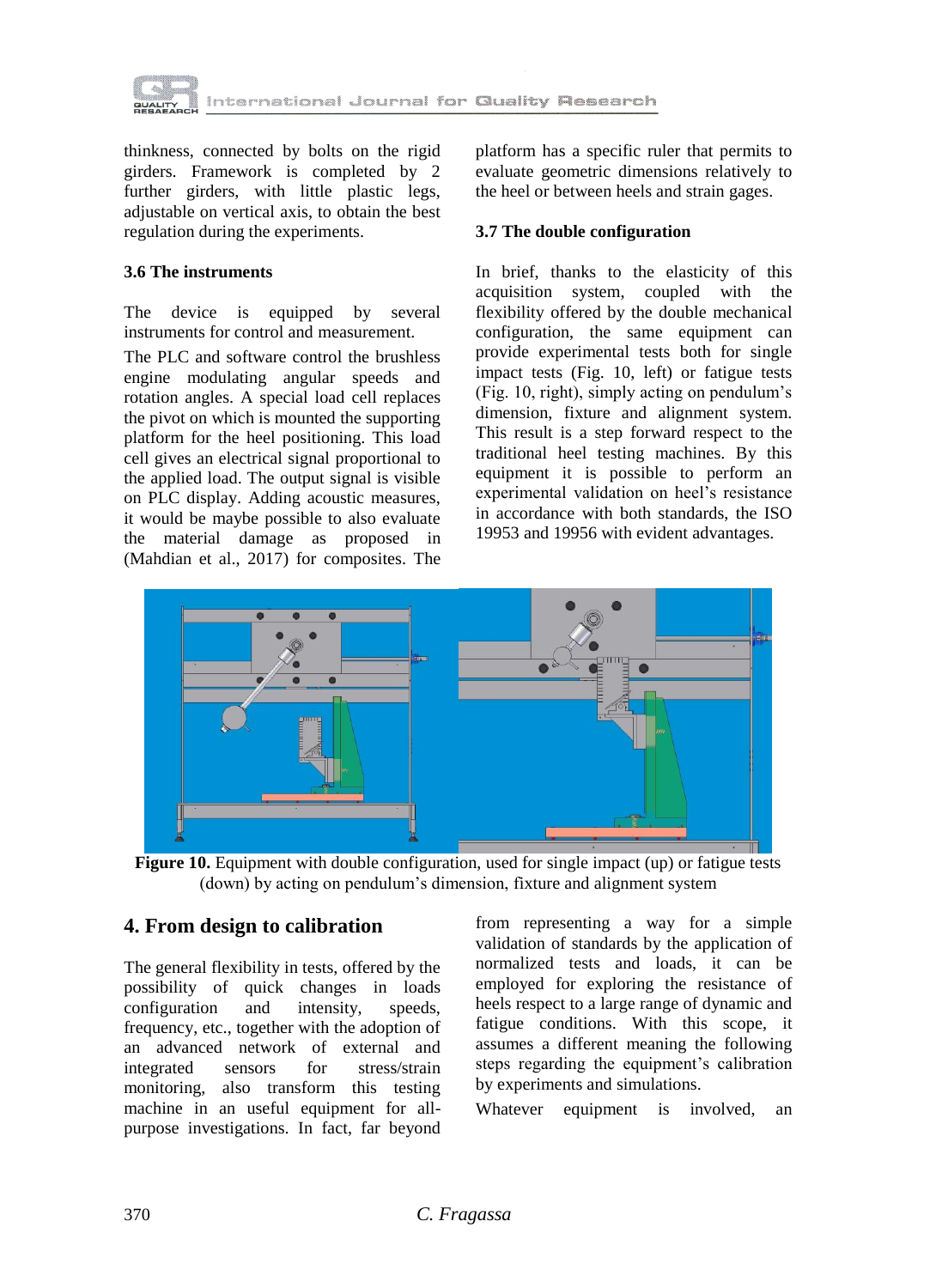

appropriate and desirable target would be the development of an overall calibration curve able to relate the parameters used during the experiment to the stress profiles generated in the heel under testing and, at the same time, the recognition of the equivalence between these stresses, induced by experiment, and the most common conditions of use for shoes.

This target was approached combining measures of deformation on heels during walking and in other common situations, with two different Finite Element (FE) simulations. In the first one, a simplified FE modelling of hell's conditions during walking was realized. The simplification is related to the fact of considering the walk as a sequel of quasi-static conditions with the whole static load (the woman's weight) applied in different parts of shoes and with forces differently orientated. Contrarily to what might be expected bearing in mind the complexity of human walk, this simplification was considered not so far from reality in the specific situation of high heels walking. In the case of high heels shoes, not even remotely anatomic, the typical woman walk is represented by a relatively slow and hampered sequel of sudden changes of weight between toe and heel (Hong et al., 1999). The second FEM simulation was focused on investigating the impact of pendula on heel in the way to relate the stress-strain condition in the heel with the main experimental parameters.

## **5. Preliminary experimental measurements**

## **5.1 Materials**

According to manufacturers' information, soles and heels shoes are commonly realized by 2 different thermoplastic materials: ABS and PMMA. A comparing overview of mechanical properties for both materials is reported in Table 1. These properties were used both for performing simulations or evaluating the experimental measures.

Acrylonitrile butadiene styrene, better known as ABS, is a thermoplastic material, commonly used to produce light, but stiff products by moulding processes. It is obtained by polymerizing styrene and acrylonitrile in the presence of polybutadiene. According to the proportions of these elements, different properties can be offered to the ABS. The nitrile groups makes ABS stronger than pure polystyrene. The styrene gives the plastic a shiny, impervious surface. The butadiene, a rubbery substance, provides resilience even at low temperatures. Thanks to that, ABS is able to combine the strength and rigidity of the acrylonitrile and styrene polymers with the toughness of the polybutadiene rubber. Furthermore, the resistance during impact could be conveniently improved by change in the chemical solution and, in particular, increasing the polybutadiene. Material stability under loads is also excellent and almost stable between  $-25$  and 60 °C.

Polymethyl methacrylate, often shortened as PMMA, is a thermoplastic and transparent plastic, commercialized in different tradenames (the most famous is Plexiglas). Also largely known as acrylic glass or simply acrylic, this resistant plastic is often utilized as an alternative to glass. Respect to glass, in fact, PMMA is two times lighter (with a density between  $1150-1190 \text{ kg/m}^3$ ), with a higher impact strength, softer and more workable. Adding, PMMA does not shatter as any other fragile material, but instead breaks into large dull pieces.

However, in using these (or other) material properties as a way for driving the shoes design, it is noteworthy that, in the case of plastics, these values can largely vary in consideration of the specific mix of their constituents, different processes parameters or, even, manufacturers. Adding, these properties can be easily effected by unexpected phenomena of degradation and aging. The situation has been fully invested in the case of polytetrafluoroethylene (PTFE), better known with the commercial name of Teflon, by Bignozzi et al., 2015,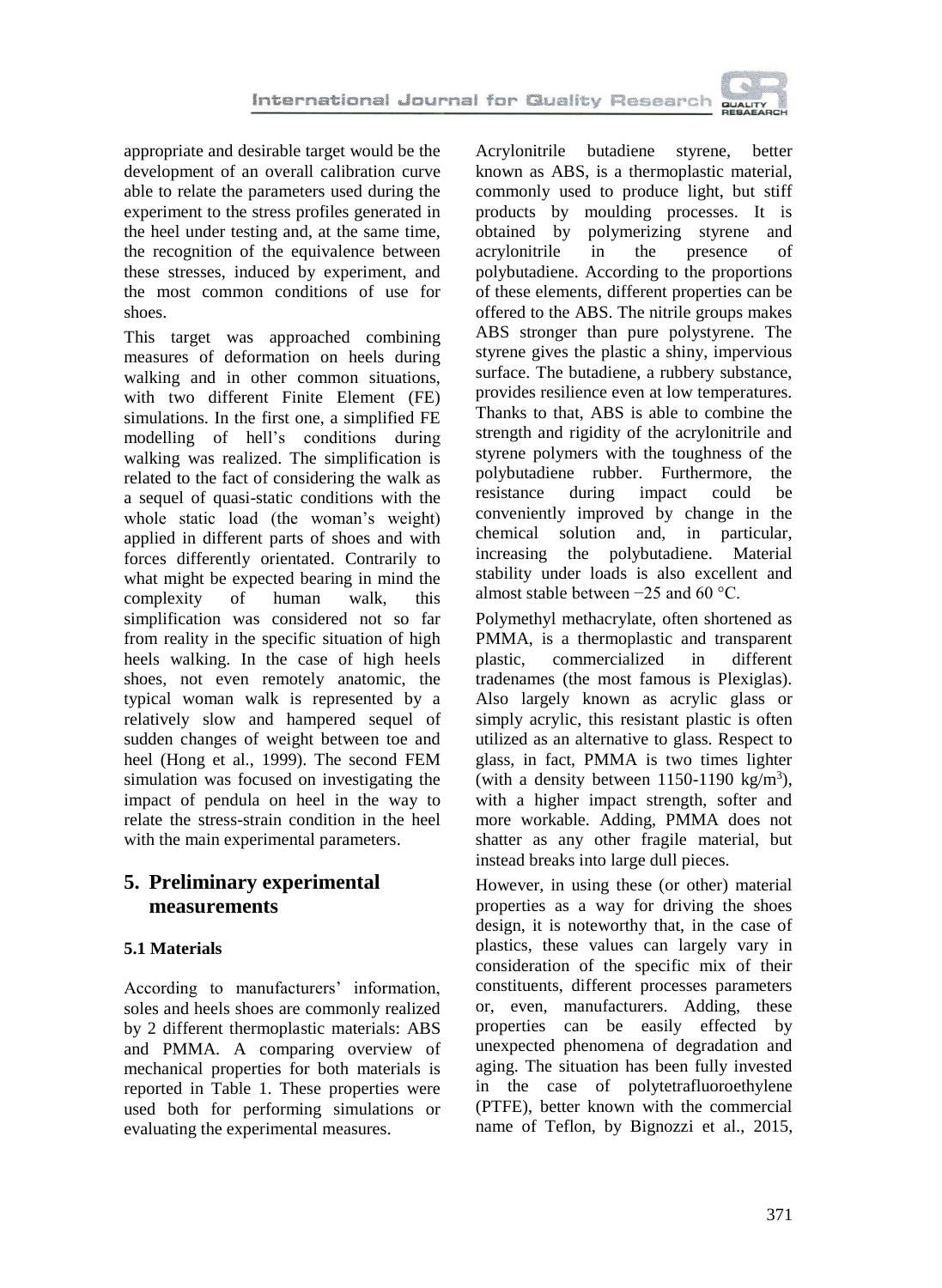

Giorgini et al., 2016, Fragassa et al., 2016. In general, it is possible to say that a direct characterization of chosen materials would be preferable, instead of accepting nominal values from technical sheets.

Further uncommon solutions for materials (e.g. reinforcements realized by natural fibers (Fragassa, 2016a) or nanofibers (Fotouhi et al., 2016) or in treatments (Zivkovic et al., 2016) are also under surveillance by shoes' producers since the evidence of their convenience on similar market segments, but they are far away from representing an applicable material solution in footwear.

**Table 1.** Comparison of mechanical properties between ABS and PMMA

| <b>Property</b> (at<br>$23^{\circ}C$ |            | <b>ABS</b>       | <b>PMMA</b> |
|--------------------------------------|------------|------------------|-------------|
| Tensile                              |            |                  |             |
| Strength                             | <b>MPa</b> | 45.8             | 68.9        |
| Flexural                             |            |                  |             |
| Strength                             | MPa        | 75.8             | 117.2       |
| Compressive                          |            |                  |             |
| Strength                             | MPa        | 46.5             | 70-120      |
| Elongation                           |            |                  |             |
| at Break                             | $\%$       | 20               | $2 - 5$     |
| Tensile                              |            |                  |             |
| Modulus of                           |            |                  |             |
| Elasticity                           | MPa        | 2200             | 3000        |
| Flexural                             |            |                  |             |
| Modulus of                           |            |                  |             |
| Elasticity                           | MPa        | 2275             | 2758        |
| Hardness                             | Various    | R <sub>105</sub> | $M-93$      |
| Density                              | $gr/cm^3$  | 1.024            | 1.218       |
| Tensile                              |            |                  |             |
| Strength                             | MPa        | 45.8             | 68.9        |
| Flexural                             |            |                  |             |
| Strength                             | MPa        | 75.8             | 117.2       |
| Compressive                          |            |                  |             |
| Strength                             | MPa        | 46.5             | 70-120      |
| Elongation                           |            |                  |             |
| at Break                             | $\%$       | 20               | $2 - 5$     |

### **5.2 Real Load Measurements**

The complex shape of the stress curves in

different key-points of the 11-cm-high heel during an ordinary walk and in particular situations (as going up and downstairs, jumping, sitting in a car, etc.) was evaluated in (Minak et al., 2017) in experimental measurements. In brief, the heel was substituted by a strain gage instrumented aluminium hollow cylinder with the capability of measuring the axial force by a quarter of bridge connected strain gage, the bending moment in two sections and two directions by eight half bridge connected strain gages and the torque by means of four full bridge connected strain gages. This load cell was calibrated by known loads and a quite diagonal calibration matrix was found. The subject for this study was a 60 kilos young and healthy woman without any foot or postural problems. Data were acquired by Leane multichannel portable system shown in Figure 11.



**Figure 11.** Testing phase

In Figure 12 typical stress trends in different conditions of shoes' use are shown. Material properties permitted to convert the observed strain response in stress solicitations. Also the sole was instrumented to compare the experimental results with FEM stress analysis evaluation creating a valid model for interpretation and prediction of the experiments.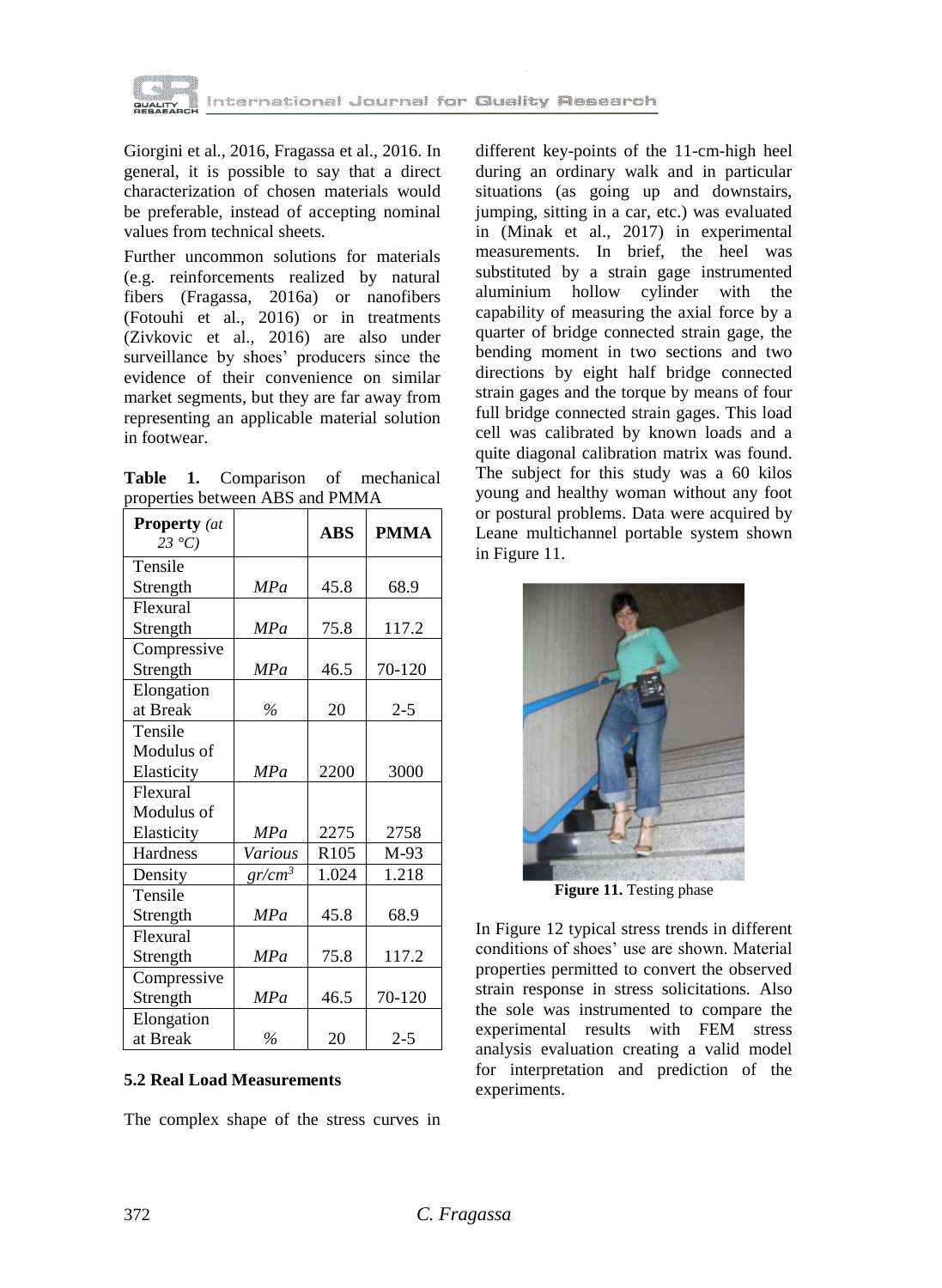



**Figure 12.** Stress curves in different experimental conditions

In particular, the low measures of stress confirmed the simplification in walk modelling.

# **6. Toward FEM simulation of experiments**

### **6.1 A simplified FEM simulation of walking**

Building an accurate model for the simulation (Figure 13) of walking is a very complex problem that involves different aspects of bioengineering and motion sciences: weight, stature, posture, speed are just only few personal parameters that can completely change the distribution of pressure on soil and heel. But other aspects, connected with the shoe, may strongly influence the way to walk and the accuracy of every theoretical model: soil shape, heel height, global comfort of the shoe, etc.

Nevertheless a proper description of the interaction between human body and shoe during the different conditions of usage is only slightly relevant for the engineering design optimization of heel testing equipment since, by preliminary tests on heel only the bending moments were found to be really important for the heel resistance.

Consequently, a simplified model of external loads were developed dividing the single step of the walk in three sequential phases:

- backside muster
- central transfer
- frontal delivering.

Considering the influence of the second foot that bears a portion of global load, it was chosen a normalizing factor for the body weight (60 kg in the simulations) of, respectively, 40%, 60%, 100% for the three phases. At the same time the upper surface of the soil is divided in three main areas (heel, central sole, nib) according to state-ofart recommendation on most stressed regions of the moving foot. For each phase, only the corresponding area is progressive loaded. All loads are considered static in each phase and homogeneously distributed on each area.



**Figure 13.** FEM simulation of shoe and heel strain reactions under simplified load conditions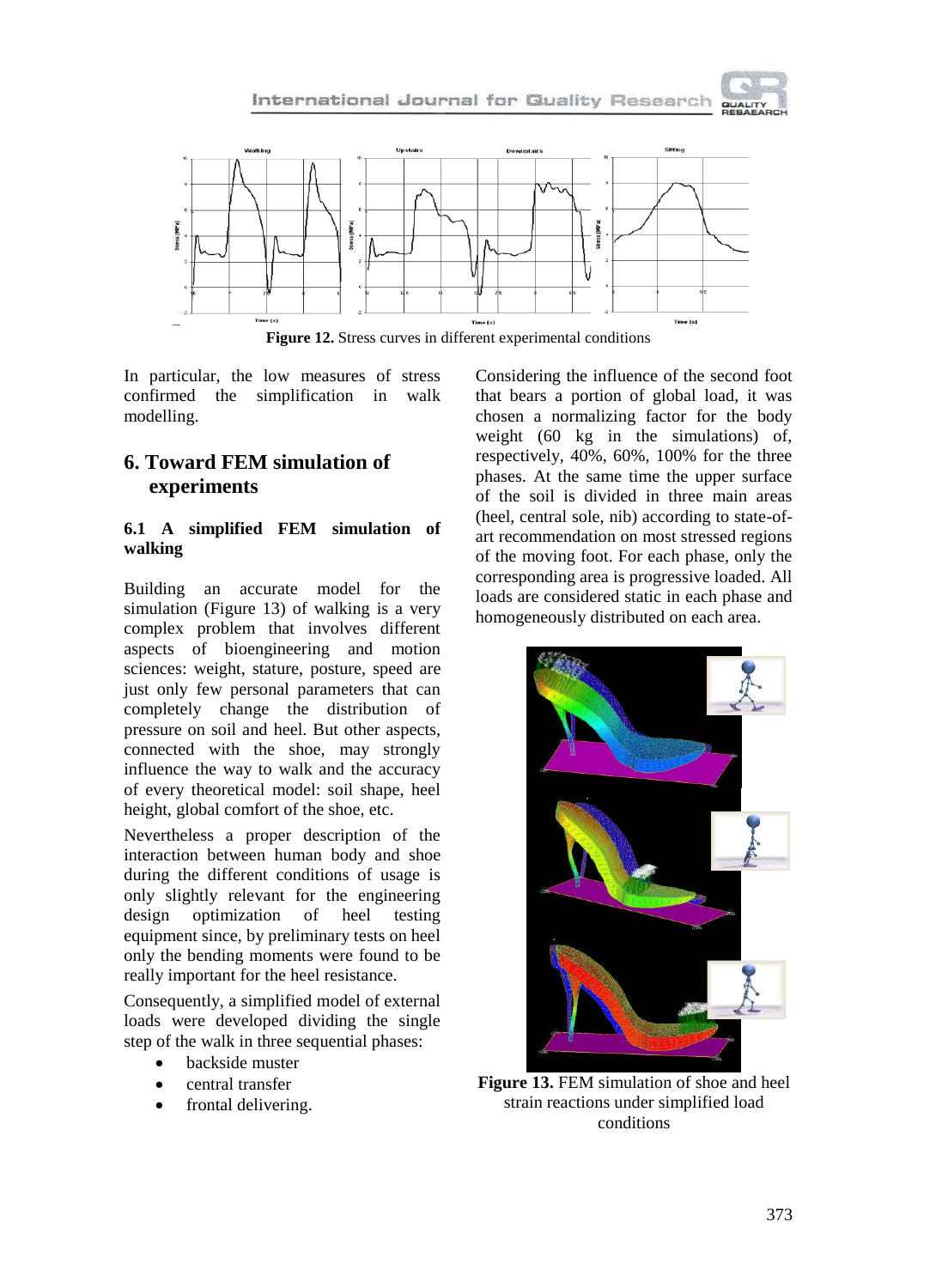

Boundary conditions were initially set in the way that all six DOF was fixed on one single plate with the physical modelling of:

sole and heel fixed on the floor.

Afterward, for a better FEM modelling of reality, different hypotheses of simplified constrains were taken in count according to the physical modelling of:

- sole or heel horizontally sliding on the floor
- sole or heel vertically rising respect to the floor.

Nastran 10.0 was used for importing and modelling of the shoe geometries and to carry out all static FEM simulations. Mesh of finite elements was created using *Parabolic Tetra 10* element (10 nodes per element) that could approximated all surfaces and sharp edges. Discretization of the model was realized by a mesh of 6022 elements and 10128 nodes.

Properly comparing experimental results and information from FEM simulations, beyond the simplicity of some modelling assumptions, it was possible to develop a qualitative model able to approximately describing the interaction between loads on sole and heel deformations (*direct problem)*.

### **6.2 A FEM simulation of lateral impact tester**

Next step was to predict the effect of testing equipment on the whole shoe by simulation of pendulum impacts on heel in different

#### conditions of testing (*reverse problem*).

Using the knowledge of the motion of the system, a dynamic impact analysis was realized. Each simulation considered a pendulum, defined for a specific mass, hitting the heel with a certain speed. Accurate results are possible using a contact theory. In particular, it was necessary to define the contact conditions of elements in shoe and pendulum, with *slave* and *master*  elements. Then, it was necessary to define the type of the contact, *friction less* and the method for equation solving, *Pure Penalty.*

A simplified model was also investigated in consideration of low impact speed, able to move the simulation from a complex dynamic analysis to a static FEM evaluation. In this case, the main assumption was that all the kinetic and potential energy of the moving pendulum (easily defined by mass and height of the free fall) is converted, during the impact, in elastic-plastic deformation energy of heel and, in slightest part, of the pendulum. By this concept of equivalence, with a trial-on-error method, a corresponding static force was defined for every motivating configuration of pendulum's mass/height and heel's material. Nastran 10.0 was used for importing and modelling of the heel and pendulum geometries and to carry out all static and dynamic FEM simulations (Figure 14). Mesh of finite elements was created using *Parabolic Tetra 10* element (10 nodes per element).



**Figure 14.** FEM dynamic simulation of impact of pendulum on heel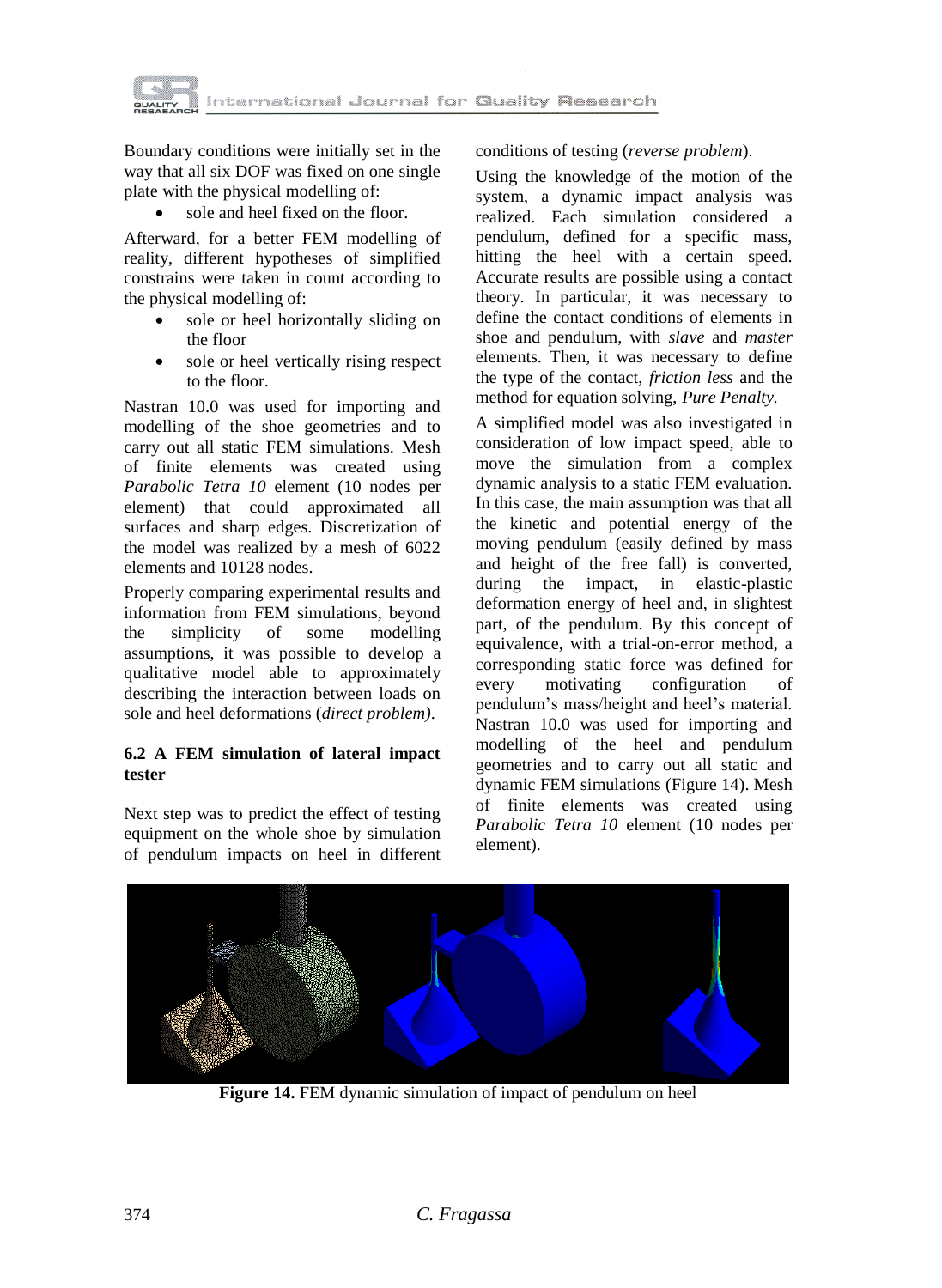These and other conditions, used in the numerical simulation were assumed in accordance with the theory of impact modelling proposed in (Pavlovic et al., 2017).

## **7. Conclusions**

An equipment for the complete evaluation of the resistance of heels of ladies' shoes accordingly to ISO standard procedures is proposed. Distinct constructive solutions and several technical expedients permitted to design a single experimental equipment able to perform, by the same device, two different kind of tests on heels:

- a single strong impact provoked by an individual knock (ISO 19953);
- the repeated small impacts provoked by normal walking (ISO 19956).

These methods permit to determine the force required to separate the heel from the shoe applying a longitudinal tensile force. This kind of force is able to represent the most common failure mode for heels, in the way this test represents the first requirement female shoes have to respect. In particular, this test method would be necessary in the case of heels higher than 20mm, condition that represents the most women's medium and high heeled footwear.

The free-fall impact testing device which consisted of an instrumented shaft, accelerometer and position detection transducer was specifically designed to

obtain deceleration and deformation in the heel during impact. Peak values of the deceleration and deformation, as well as the time to these peaks from onset of impact, and energy absorption could be evaluated. Delay time for each impact is 1 sec in single impact configuration and 0.5 sec for multiple impact configuration. Thus, this controlled device is also able to perform tailored tests based on the knowledge of the real load on the shoes during normal life. Simplified FEM analysis of the heel under static loads joined with an experimental acquisition of stress curve during normal use of the shoes (ex. walking, climbing stairs, etc.) supported the design phase. An additional FEM analysis investigated the effect of impacts of pendula on heels permitting to relate the experimental conditions to the stress-strain levels in materials.

Next activities will run on two parallel tracks: i) manufacturing and setting up the experimental equipment; ii) improving an accurate FEM dynamic model for a better comprehension of interrelations between the results of impact tests on heels (performed using the new equipment) and the measures on footwear during ordinary condition of use (performed using experimental techniques). This last aspect will permit to extrapolate a final calibration curve for a correct use of equipment, together with a procedure preventing mechanical misalignment and anomalous readings as detailed in (Fragassa 2016c).

## **References:**

- ASTM D2047 (2011). *Standard Test Method for Static Coefficient of Friction of Polish-Coated Flooring Surfaces as Measured by the James Machine.*
- ASTM D6205 (2006). *Standard practice for calibration of the James Static Coefficient of Friction Machine.*

ASTM E105 (2016). *Practice for Probability Sampling of Materials*

ASTM E122.e01 (2009). *Practice for Calculating Sample Size to Estimate, With Specified Precision, the Average for a Characteristic of a Lot or Process.*

ASTM E29 (2013). *Practice for Using Significant Digits in Test Data to Determine Conformance with Specifications.*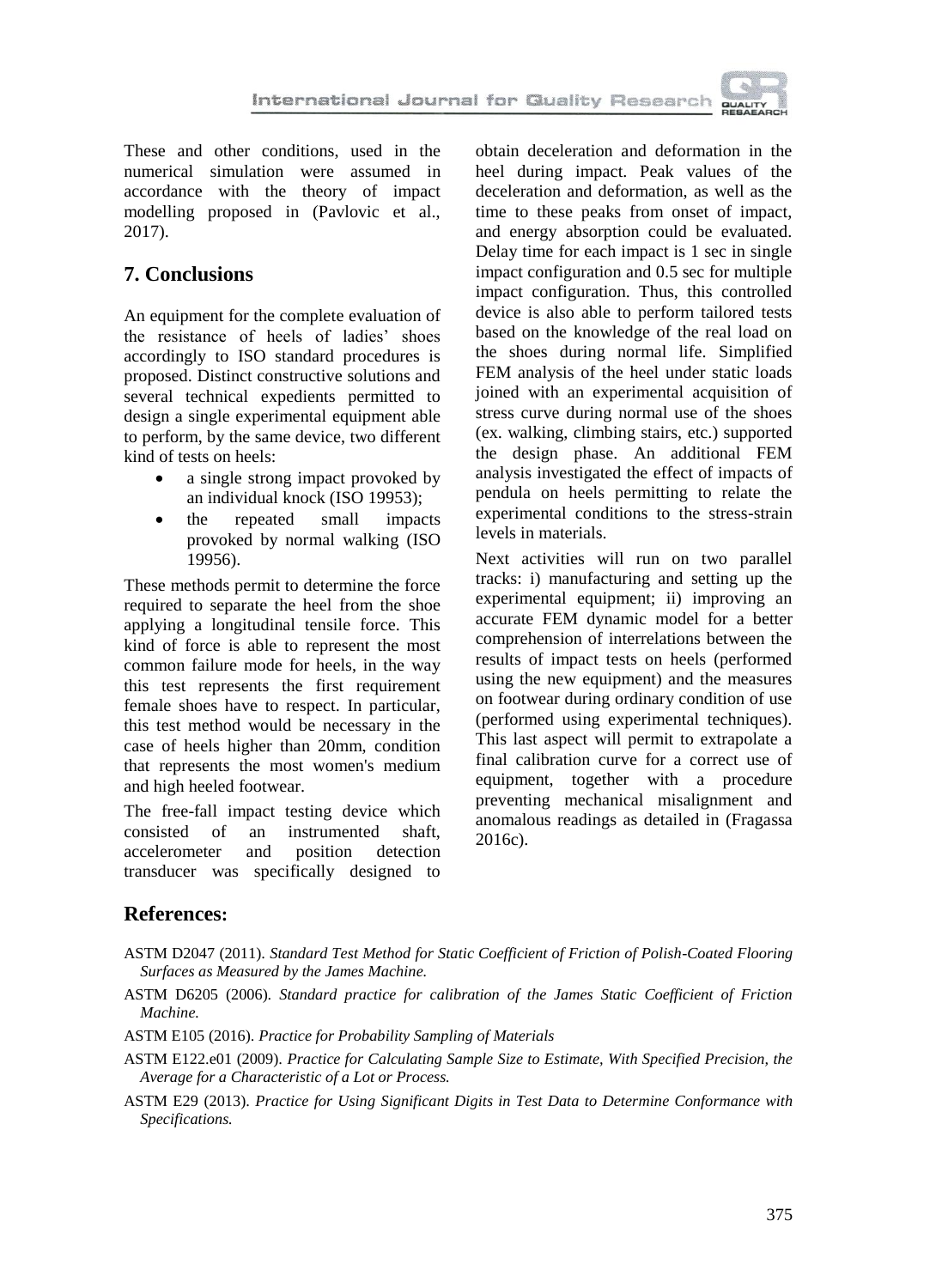

- ASTM F2232 (2014). *Standard test method for determining the longitudinal load required to detach high heels from footwear.*
- ASTM F2232 (2014). *Standard Test Method for Determining the Longitudinal Load Required to Detach High Heels from Footwear*.

ASTM F694 (2002). *Standard test methods for heel-attaching strength of woman shoes.*

Bignozzi, M. C., Saccani, A., & Fragassa, C. (2015). Experimental evaluation of the surface alteration of gasket samples under operative conditions. *Tribology in Industry*, *37*(4), 482-490.

BS ISO 12785 (2000). *Footwear – Test methods for whole shoe – Heel attachment.*

- Chang-Min, L., Jeong, E.-H., & Freivalds, A. (2001). Biomechanical effects of wearing high-heeled shoes. *International Journal of Industrial Ergonomics*, *28*, 321-326.
- EN ISO 177708 (2003). *Footwear — Test methods for whole shoe — Upper sole adhesion.*
- EN ISO 19953 (2004). *Footwear — Test methods for heels — Resistance to lateral impact.*
- EN ISO 19956 (2004). *Footwear — Test methods for heels — Fatigue resistance.*
- EN ISO 19958 (2004). *European Standard Footwear – Test methods for heels and top pieces – Top piece retention strength.*
- Fotouhi, M., Saghafi, H., Brugo, T., Minak, G., Fragassa, C., Zucchelli, A., & Ahmadi, M. (2017). Effect of PVDF nanofibers on the fracture behavior of composite laminates for high-speed woodworking machines. *Journal of Mechanical Engineering Science*, 231(1), 31-43. Doi: 10.1177/0954406216650711.
- Fragassa C. (2016a). Effect of Natural Fibers and Bio-Resins on Mechanical Properties in Hybrid and Non-Hybrid Composites. In: *AIP Conference Proceedings*, *1736*(4949693), doi: 10.1063/1.4949693.
- Fragassa, C. (2016b). Investigations into the degradation of PTFE surface properties by accelerated aging tests. *Tribology in Industry*, *38* (2), 241-248.
- Fragassa, C. (2016c). Flexural testing machine as an off-line control system for quality monitoring in the production of bended ceramic tiles. *International Journal for Quality Research*, *10* (2), 373-388.
- Fragassa, C., Giorgini, L., Pavlovic, A., & Zattini, G. (2016). Acid aging effects on surfaces of PTFE gaskets investigated by Thermal Analysis. *Tribology in Industry*, *38*(4), 435-444.
- Frey, C, & Ne, R. (2002). Problem Shoes, Problem Feet: What to Tell Women about Footwear. *Women Health in Primary Care*, *5*(11).
- Hong, X., Masami, A., Shuichi, K., Kazuhiko, Y., & Hideo, K. (1999). Effect of shoe modifications on center of pressure and in-shoe plantar pressures. *American Journal of Physical Medicine & Rehabilitation*, *78*(6), 516-524.
- Mahdian, A., Yousefi, J., Nazmdar, M., Karimi, N. Z., Ahmadi, M., & Minak, G. (2017). Damage evaluation of laminated composites under low-velocity impact tests using acoustic emission method. *Journal of Composite Materials*, *51*(4), 479-490.
- Mandato, M. G., & Nester, E. (1999). The effects of increasing heel height on forefoot peak pressure. *Journal of the American Podiatric Medical Association*, *89*(2), 75-80.
- Minak, G., Fragassa, C., & Pavlovic, A. (2017) Determination of stress distribution in women's shoes during high-heeled gait. *FME Transactions*, *45*(3), 315-322.
- Monckton, S. P., Chrystall, K., Council, A. R., & Calgary, A. (2002). Design and development of an automated footwear testing system. In: *Proceedings of International IEEE Conference of Robotics and Automation* (pp. 3684-3689). Auckland, New Zealand.
- Norton, C. (2006). *Shoe testing apparatus and method of operation*. US Patent 6,988,416.
- Oman, J., Zentil, A., Jannard, J., & Reyes, C. (2004). *Performance shoe midsole*. US Patent 6820353.
- Pavlovic, A., & Fragassa, C. (2017) Numerical modelling of ballistic impacts on flexible protection curtains used as safety protection in woodworking. *Proceedings of the Institution of Mechanical Engineers, Part C: Journal of Mechanical Engineering Science*, *231*(1), 44-58.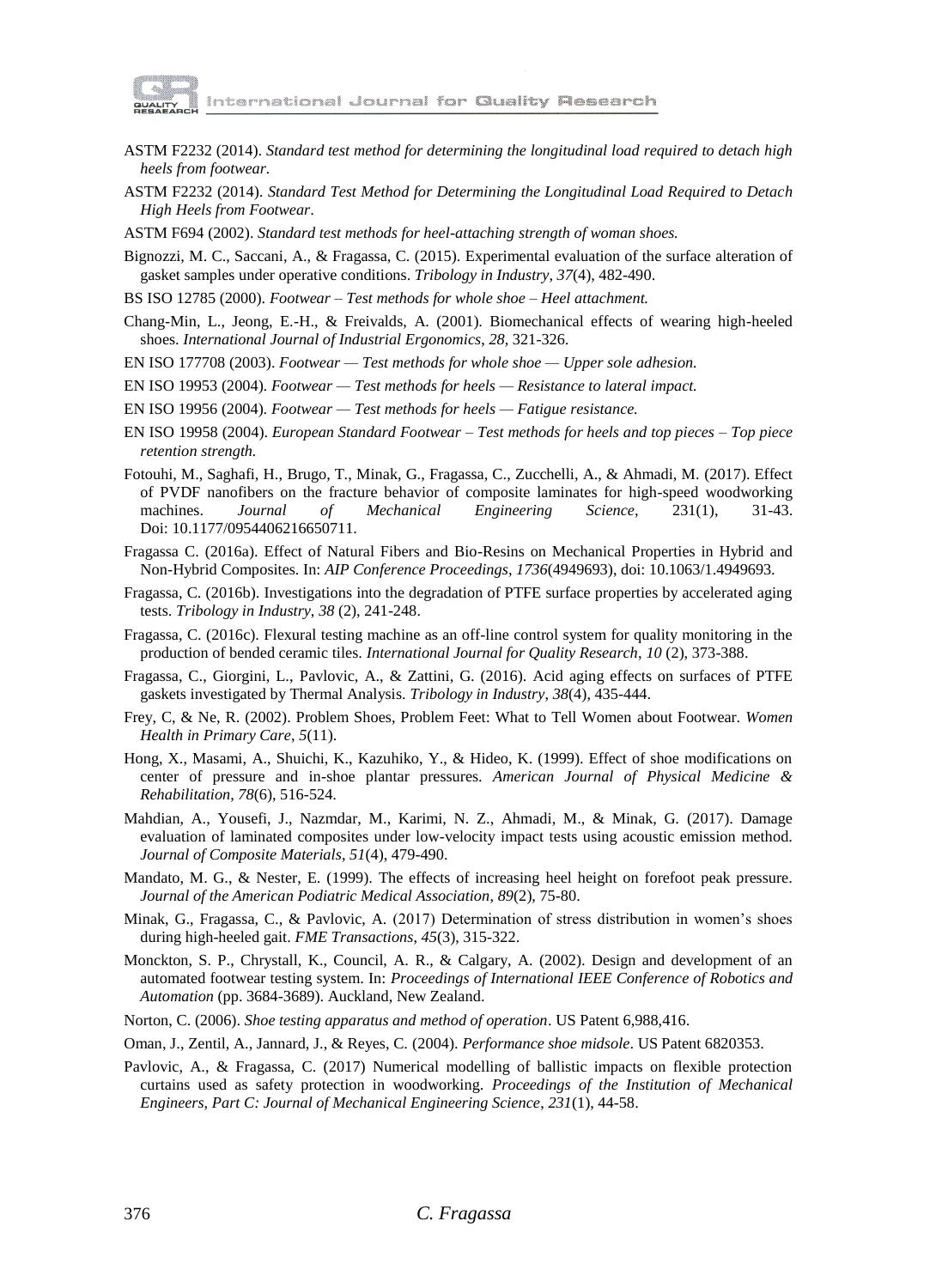

- Reinschmidt, C., & Nigg B. M. (2000). Current issues in the design of running and court shoes. *Sportverletz Sportschaden*, *14*, 71-81.
- Singleton, A., Marion, M., & Card, T. (2006). High-heeled fashion shoe with comfort and performance enhancement features. US Patent 7140125.
- Yung-Hui, L., & Wei-Hsien, H. (2005). Effect of shoe insert and heel height on foot pressure, impact force and perceived comfort during walk. *Applied Ergonomics*, *36*, 355-362.
- Zivkovic, I., Pavlovic, A., & Fragassa, C. (2016). Improvements in wood thermoplastic composite materials properties by physical and chemical treatments. *International Journal of Quality Research*, *10*(1), 205-218.

#### **Cristiano Fragassa**

Alma Mater Studiorum University of Bologna, Department of Industrial Engineering via Risorgimento 2, 40136 Bologna, Italy cristiano.fragassa@unibo.it